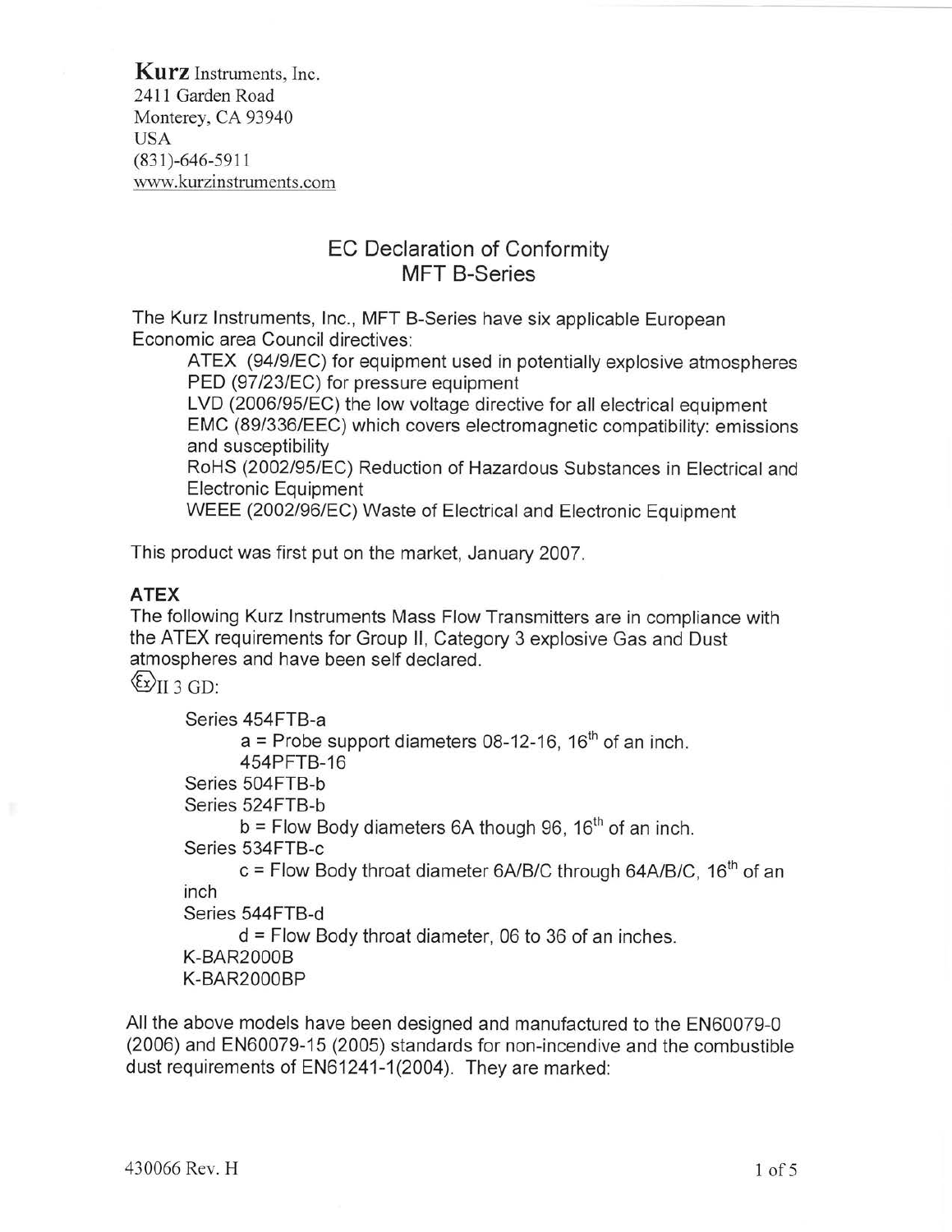Kurz Instruments, Inc. 2411 Garden Road Monterey, CA 93940 USA  $(831) - 646 - 5911$ www. kurzinstruments. com

Ex nA ll

Type 4N7 lP66 enclosure DC powered units: 24 VDC, 1A Electronics housing: -40 °C to 50 °C: T6 or to 65 °C: T5 Sensing element: -40 °C to 55 °C: T5 or to 130 °C: T3 AC powered units: 85 to 265 VAC, 24 W, 50-60 Hz ph1 Electronics housing:  $-40\degree C$  to 50  $\degree C$ : T4, or to 65  $\degree C$ : T150  $\degree C$ Sensing element: -40 °C to 55 °C: T5 or to 130 °C: T3 The equivalent sensor temperature rise is 70 °C. The lower survival temperature limit is -25 "C for the LCD version and -40 "C for the blind or non-LCD version.

The following Kurz lnstruments Mass Flow Transmitters are in compliance with the ATEX requirements for Group ll, Category 2 explosive Gas atmospheres. The Ex d ATEX product type approval was made by KEMA under project file: 0gATEXO084.

(Notified Body and Number: KEMA, No. 0344, Ultrechtseweg 310, 6812 AR Arnhem P.O. Box 6802 ED Arnhem, The Netherlands)

# $\langle \xi_x \rangle$  11 2 G.

| Series 454FTB-a                                                                |
|--------------------------------------------------------------------------------|
| $a$ = Probe support diameters 08-12-16, 16 <sup>th</sup> of an inch.           |
| 454PFTB-16                                                                     |
| Series 504FTB-b                                                                |
| Series 524FTB-b                                                                |
| $b =$ Flow Body diameters 6A though 96, 16 <sup>th</sup> of an inch.           |
| Series 534FTB-c                                                                |
| $c =$ Flow Body throat diameter 6A/B/C through 64A/B/C, 16 <sup>th</sup> of an |
| inch                                                                           |
| Series 544FTB-d                                                                |
| $d$ = Flow Body throat diameter, 06 to 36 of an inches.                        |

All the above models have been designed and manufactured to the EN60079-0 (2006) and EN60079-1 (2004) standards for flameproof. They are marked:

Ex d IIB +  $H2$ 

DC powered units: 24 VDC, 1A Electronics housing: -40 °C to 40 °C: T6 or to 65 °C: T110 °C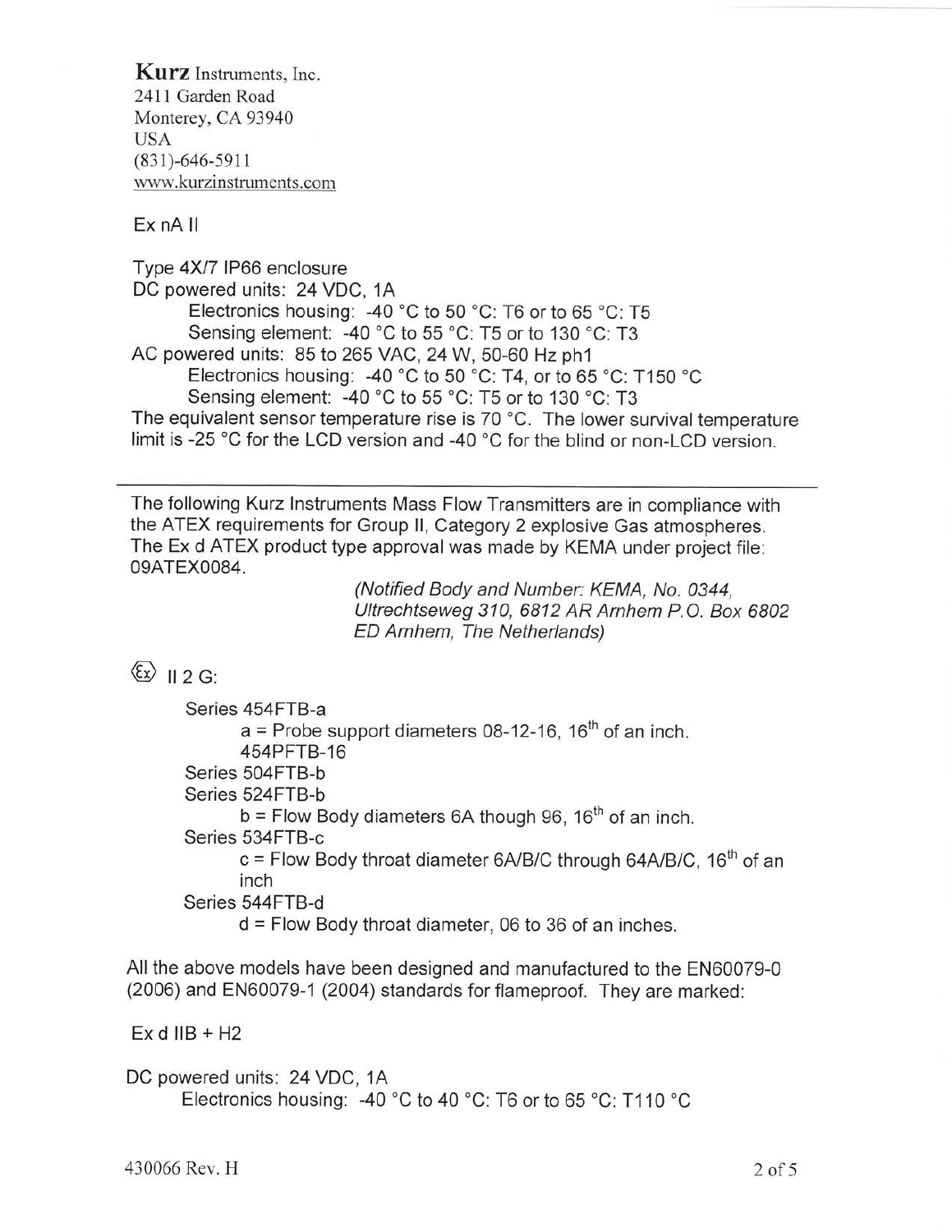Kurz Instruments, Inc. 24ll Garden Road Monterey, CA 93940 USA  $(831) - 646 - 5911$ www. kurzinstruments. com

Sensing element: -40 °C to 45 °C: T4 or to 110 °C: T3 AC powered units: 85 to 265 VAC, 24W 50-60 Hz phl Electronics housing: -40 °C to 50 °C: T4 or to 65 °C: T150 °C Sensing element: -40 °C to 45 °C: T4 or to 110 °C: T3

The equivalent sensor temperature rise is 90 'C above process gas temperature. While not a safety hazard, the lower survival temperature limit is -25 °C for the LCD version and -40 °C for the blind or non-LCD version. Potted conduit seals or cable glands must be directly attached to the enclosure. The 454PFTB purge cleaning gas must be inert for flammable gas applications.

#### PED

The MFT B-Series are rated for Category I applications. All versions of the 454FTB are so small, the PED does not apply, that is there are no PED limitations on its use. This is also true of the 454PFTB. The in-line products: 504FTB, 524FTB,534FTB up to 4'(DN100) nominal size are rated up to 10 BAR or 150 PSl. The 2" (50 mm) and smaller can be used up to 20 BAR (300 PSI) or less depending on the use of flanges etc. The K-BAR 20008 and 2000P8 are 1.5" tubing so are valid for pressures up to 20 BAR (300 PSI). ln-line models above the 4" (DN100) nominal size may only be used below 0.5 BAR where the PED does not apply. The 534FTB-32C which has a 2" (DN50) test section but 4'(DN100) inlets and outlets would be at the limit for a Category 1 PED device. Due to these changing pipe sizes in the 534FTB, any model using a pipe section larger than 4" is only PED rated for 0.5 BAR maximum pressure.

|                           | Summary of PED ratings               |                         |
|---------------------------|--------------------------------------|-------------------------|
| Model                     | <b>Size</b>                          | Rating                  |
| 454FTB and 454PFTB        | Up to 1" (DN 25)                     | Not Applicable.         |
| 504FTB, 524FTB,<br>534FTB | Up to 2" (DN 50)                     | Up to 20 BAR (300 PSI)  |
| 504FTB, 524FTB            | Up to 4" (DN 100)                    | Up to 10 BAR (150 PSI)  |
| 504FTB, 524FTB,<br>534FTB | Over 4" (DN 100)                     | Up to 0.5 BAR (7.5 PSI) |
| <b>534FTB</b>             | -32C (2" throat, 4"<br>inlet/outlet) | Up to 10 BAR (150 PSI)  |
| K-BAR-2000B and<br>2000BP | $1.5"$ (DN75)                        | Up to 20 BAR (300 PSI)  |

Cumman of DED ratings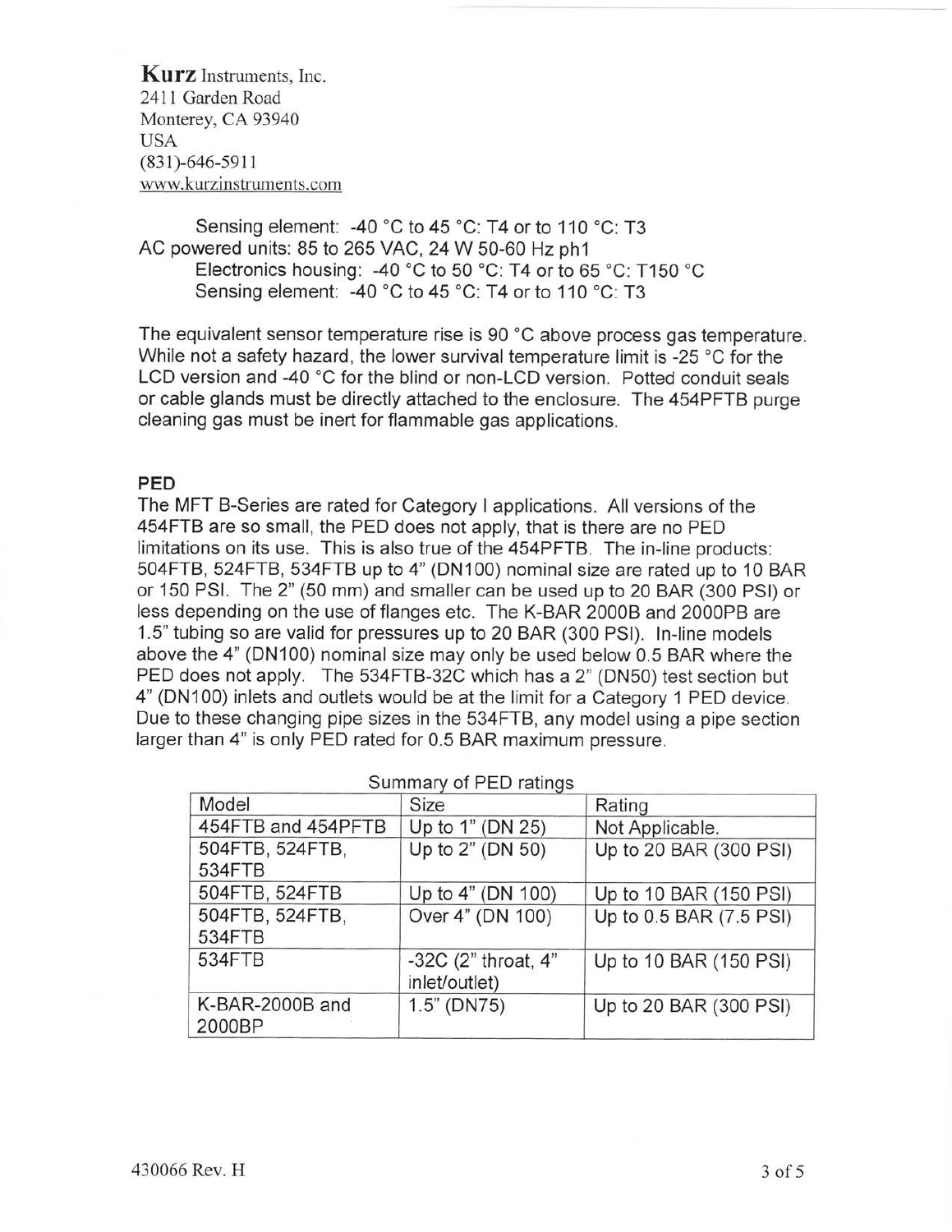Kurz Instruments, Inc. 2411 Garden Road Monterey, CA 93940 USA (831)-646-5911 www.kurzinstruments. com

#### EMC

The electromagnetic compliance of the MFT B-Series is in accordance with EN 61000-6-3 (2001) Class B light industrial emissions standard EN 61000-6-2 (2001) heavy industrial immunity standard. EN61000-4-5 and EN610006-2 surge requirements, 2 kV on AC line, 1 kV on all l/O lines and DC 24Y power.

All units must be installed per the field-wiring diagram 342038, 342039 and installation instructions in the Kurz Product Manual 360209.

ln the case of the K-BAR, the field-wiring diagrams are 342040 and 342041. A 12.7 mm aperture, clip-on Ferrite is required for all l/O wiring in side the enclosure, except the AC power, unless a shielded cable or shielded conduct is used for the l/O wiring connections.

### LVD

This declaration is made on the basis that the above equipment has been designed and manufactured according to the essential health and safety requirements and the Low Voltage Directive and uses good engineering practice where other aspects of safety are concerned.

#### RoHS

All the electronics, enclosure parts, paints etc. used in this design comply with all the requirements of the RoHS Directive. We take exemption (article 1, paragraph 11) to the lead-free solder as this has a low activation temperature flux which shorts out components and thus disables the measurement instrument for the high ambient temperatures expected for this type of high reliability product. Being used as industrial measurement and control equipment, its reliability and thus safety for the process it is associated with, takes precedence.

#### WEEE

MFT B-Series is exempt from the WEEE Directive. Being "measurement and control equipment" category 9 (see annex lA), the directive does not apply.

The top-level technical report in support of this CE declaration is Kurz Document 430067. Kurz lnstruments, lnc. is ISO 9001 registered to ensure that the products are always made in conformance of the EC-type approved designs.